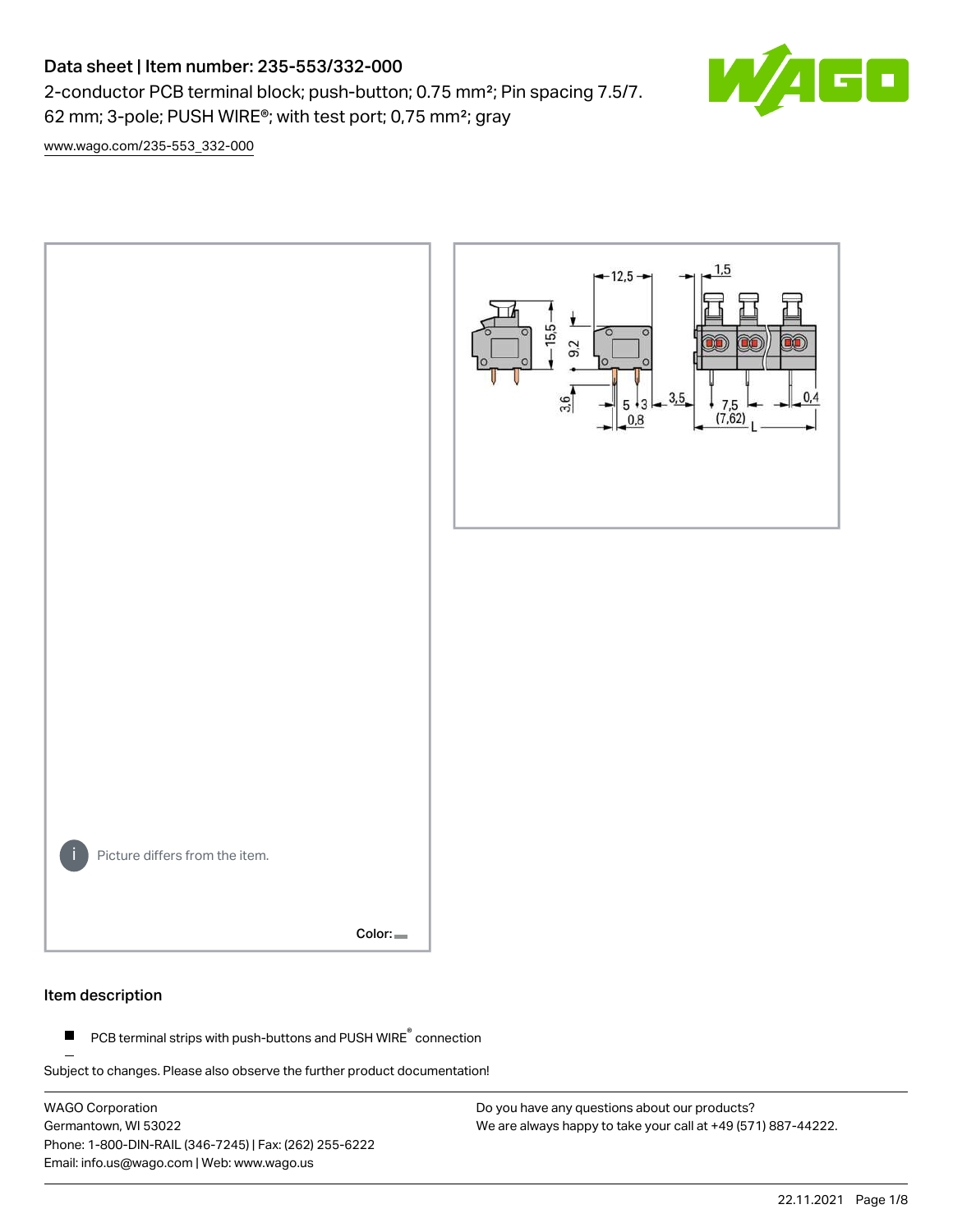

- **Double-wire connection for commoning signals**
- $\blacksquare$ Push-in termination of solid conductors
- Easy conductor removal via push-button  $\blacksquare$
- $\blacksquare$ Set to metric or inch pin spacing by compressing PCB terminal strips or pulling them apart
- $\blacksquare$ Also available with a test slot

### Data Notes

| Variants: | Other pole numbers                                               |
|-----------|------------------------------------------------------------------|
|           | Other colors                                                     |
|           | Mixed-color PCB connector strips                                 |
|           | Direct marking                                                   |
|           | Other versions (or variants) can be requested from WAGO Sales or |
|           | configured at https://configurator.wago.com/                     |

# Electrical data

### IEC Approvals

| Ratings per                 | IEC/EN 60664-1                                                        |
|-----------------------------|-----------------------------------------------------------------------|
| Rated voltage (III / 3)     | 400 V                                                                 |
| Rated surge voltage (III/3) | 6 <sub>kV</sub>                                                       |
| Rated voltage (III/2)       | 630 V                                                                 |
| Rated surge voltage (III/2) | 6 kV                                                                  |
| Nominal voltage (II/2)      | 1000V                                                                 |
| Rated surge voltage (II/2)  | 6 <sub>kV</sub>                                                       |
| Rated current               | 10A                                                                   |
| Legend (ratings)            | $(III / 2)$ $\triangle$ Overvoltage category III / Pollution degree 2 |

# UL Approvals

| Approvals per                  | UL 1059 |
|--------------------------------|---------|
| Rated voltage UL (Use Group B) | 300 V   |
| Rated current UL (Use Group B) | 10 A    |
| Rated voltage UL (Use Group D) | 300 V   |
| Rated current UL (Use Group D) | 10 A    |

### CSA Approvals

| per    |               |
|--------|---------------|
| ovais: | $\sim$ $\sim$ |
| Annr   | SΔ            |
|        | vv.           |
|        | ___           |
|        |               |

Subject to changes. Please also observe the further product documentation!

| WAGO Corporation                                       | Do you have any questions about our products?                 |
|--------------------------------------------------------|---------------------------------------------------------------|
| Germantown, WI 53022                                   | We are always happy to take your call at +49 (571) 887-44222. |
| Phone: 1-800-DIN-RAIL (346-7245)   Fax: (262) 255-6222 |                                                               |
| Email: info.us@wago.com   Web: www.wago.us             |                                                               |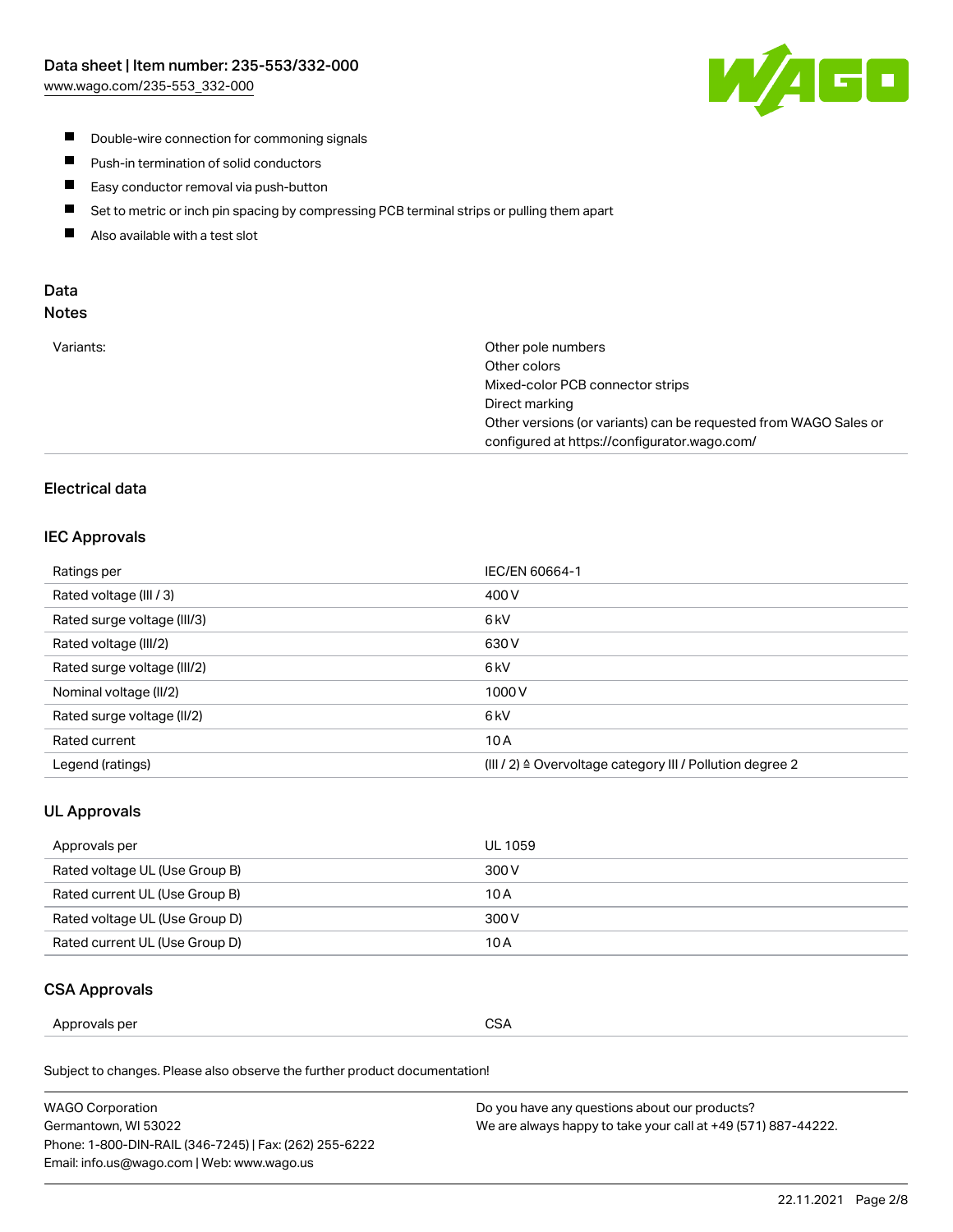[www.wago.com/235-553\\_332-000](http://www.wago.com/235-553_332-000)



| Rated voltage CSA (Use Group B) | 300 V |
|---------------------------------|-------|
| Rated current CSA (Use Group B) |       |

### Connection data

| Total number of connection points |  |
|-----------------------------------|--|
| Total number of potentials        |  |
| Number of connection types        |  |
| Number of levels                  |  |

# Connection 1

#### Connection technology PUSH WIRE®

|                                       | <b>PUSH WIRE</b>                       |
|---------------------------------------|----------------------------------------|
| Actuation type                        | Push-button                            |
| Solid conductor                       | $0.20.75$ mm <sup>2</sup> / 24  18 AWG |
| Strip length                          | $910$ mm / 0.35  0.39 inch             |
| Conductor connection direction to PCB | 0°                                     |
| Number of poles                       | 3                                      |

# Physical data

| Pin spacing                          | 7.5/7.62 mm / 0.295/0.3 inch |
|--------------------------------------|------------------------------|
| Width                                | 24 mm / 0.945 inch           |
| Height                               | 19.1 mm / 0.752 inch         |
| Height from the surface              | 15.5 mm / 0.61 inch          |
| Depth                                | 12.5 mm / 0.492 inch         |
| Solder pin length                    | 3.6 <sub>mm</sub>            |
| Solder pin dimensions                | $0.8 \times 0.4$ mm          |
| Drilled hole diameter with tolerance | 1 <sup>(+0.1)</sup> mm       |

# PCB contact

| PCB Contact                         | тнт                                      |
|-------------------------------------|------------------------------------------|
| Solder pin arrangement              | over the entire terminal strip (in-line) |
| Number of solder pins per potential |                                          |

# Material data

| Color          | gray |
|----------------|------|
| Material group |      |

Subject to changes. Please also observe the further product documentation!

| <b>WAGO Corporation</b>                                | Do you have any questions about our products?                 |
|--------------------------------------------------------|---------------------------------------------------------------|
| Germantown, WI 53022                                   | We are always happy to take your call at +49 (571) 887-44222. |
| Phone: 1-800-DIN-RAIL (346-7245)   Fax: (262) 255-6222 |                                                               |
| Email: info.us@wago.com   Web: www.wago.us             |                                                               |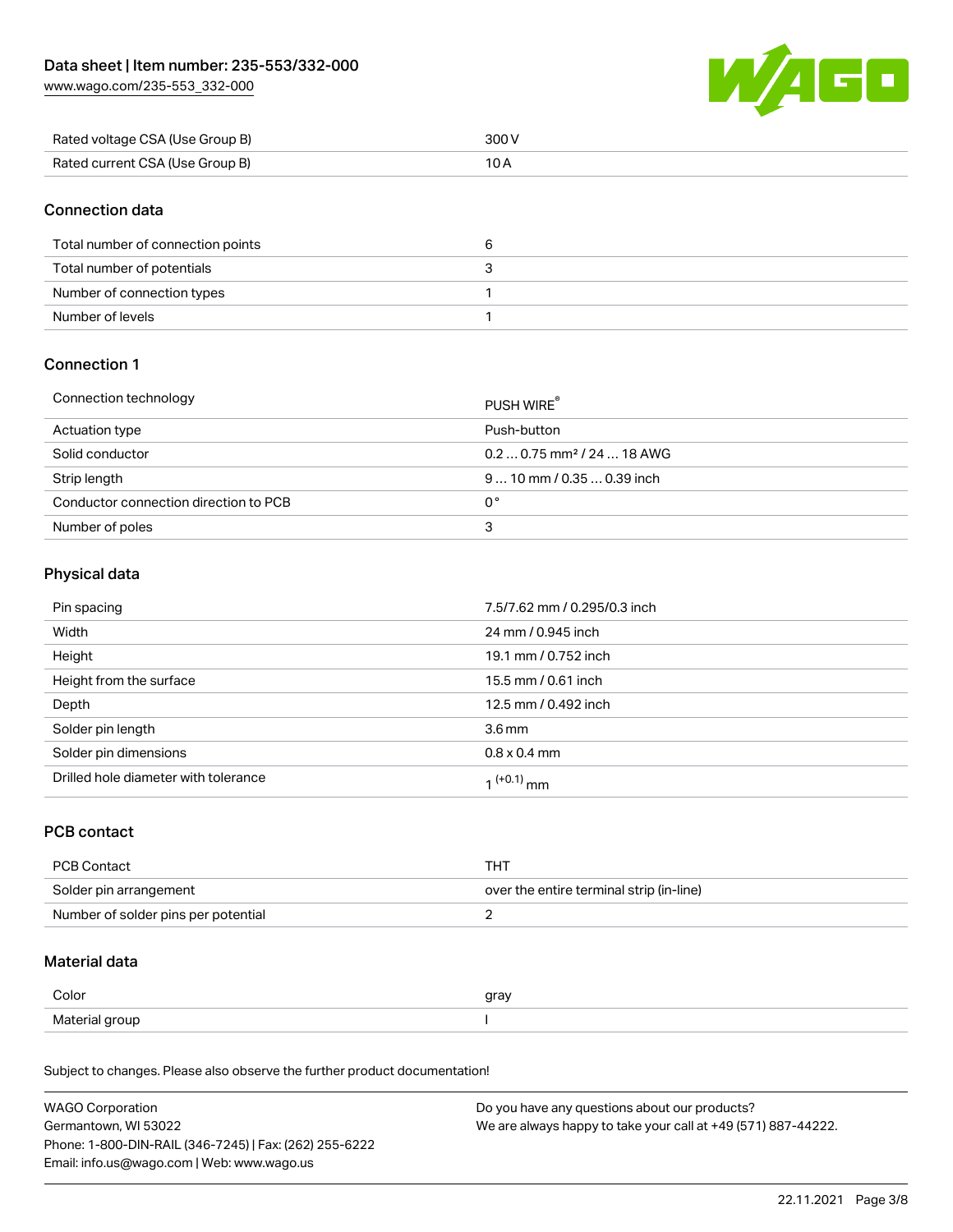[www.wago.com/235-553\\_332-000](http://www.wago.com/235-553_332-000)



| Insulation material               | Polyamide (PA66)                      |  |  |
|-----------------------------------|---------------------------------------|--|--|
| Flammability class per UL94       | V <sub>0</sub>                        |  |  |
| Clamping spring material          | Chrome nickel spring steel (CrNi)     |  |  |
| Contact material                  | Electrolytic copper $(E_{\text{Cl}})$ |  |  |
| Contact plating                   | tin-plated                            |  |  |
| Fire load                         | 0.058 MJ                              |  |  |
| Weight                            | 2.8g                                  |  |  |
| <b>Environmental requirements</b> |                                       |  |  |
| Limit temperature range           | $-60+105 °C$                          |  |  |

### Commercial data

| Product Group         | 4 (Printed Circuit) |
|-----------------------|---------------------|
| PU (SPU)              | 200 (50) Stück      |
| Packaging type        | box                 |
| Country of origin     | CН                  |
| <b>GTIN</b>           | 4044918831406       |
| Customs tariff number | 85369010000         |

# Approvals / Certificates

### UL-Approvals

| Logo     | Approval                            | <b>Additional Approval Text</b> | Certificate<br>name |
|----------|-------------------------------------|---------------------------------|---------------------|
| J<br>. . | UL<br>UL International Germany GmbH | $\overline{\phantom{0}}$        | E45172              |

## Optional accessories

Email: info.us@wago.com | Web: www.wago.us

| <b>Ferrules</b>         |                                                                                                   |                                               |                                                               |  |
|-------------------------|---------------------------------------------------------------------------------------------------|-----------------------------------------------|---------------------------------------------------------------|--|
| Ferrule                 |                                                                                                   |                                               |                                                               |  |
|                         | Item no.: 216-101                                                                                 |                                               | www.wago.com/216-101                                          |  |
|                         | Ferrule; Sleeve for 0.5 mm <sup>2</sup> / AWG 22; uninsulated; electro-tin plated; silver-colored |                                               |                                                               |  |
|                         | Item no.: 216-104                                                                                 |                                               |                                                               |  |
|                         | Ferrule; Sleeve for 1.5 mm <sup>2</sup> / AWG 16; uninsulated; electro-tin plated; silver-colored |                                               | www.wago.com/216-104                                          |  |
|                         | Item no.: 216-106                                                                                 |                                               |                                                               |  |
|                         | Ferrule; Sleeve for 2.5 mm <sup>2</sup> / AWG 14; uninsulated; electro-tin plated; silver-colored | www.wago.com/216-106                          |                                                               |  |
|                         | Subject to changes. Please also observe the further product documentation!                        |                                               |                                                               |  |
| <b>WAGO Corporation</b> |                                                                                                   | Do you have any questions about our products? |                                                               |  |
| Germantown, WI 53022    |                                                                                                   |                                               | We are always happy to take your call at +49 (571) 887-44222. |  |
|                         | Phone: 1-800-DIN-RAIL (346-7245)   Fax: (262) 255-6222                                            |                                               |                                                               |  |

22.11.2021 Page 4/8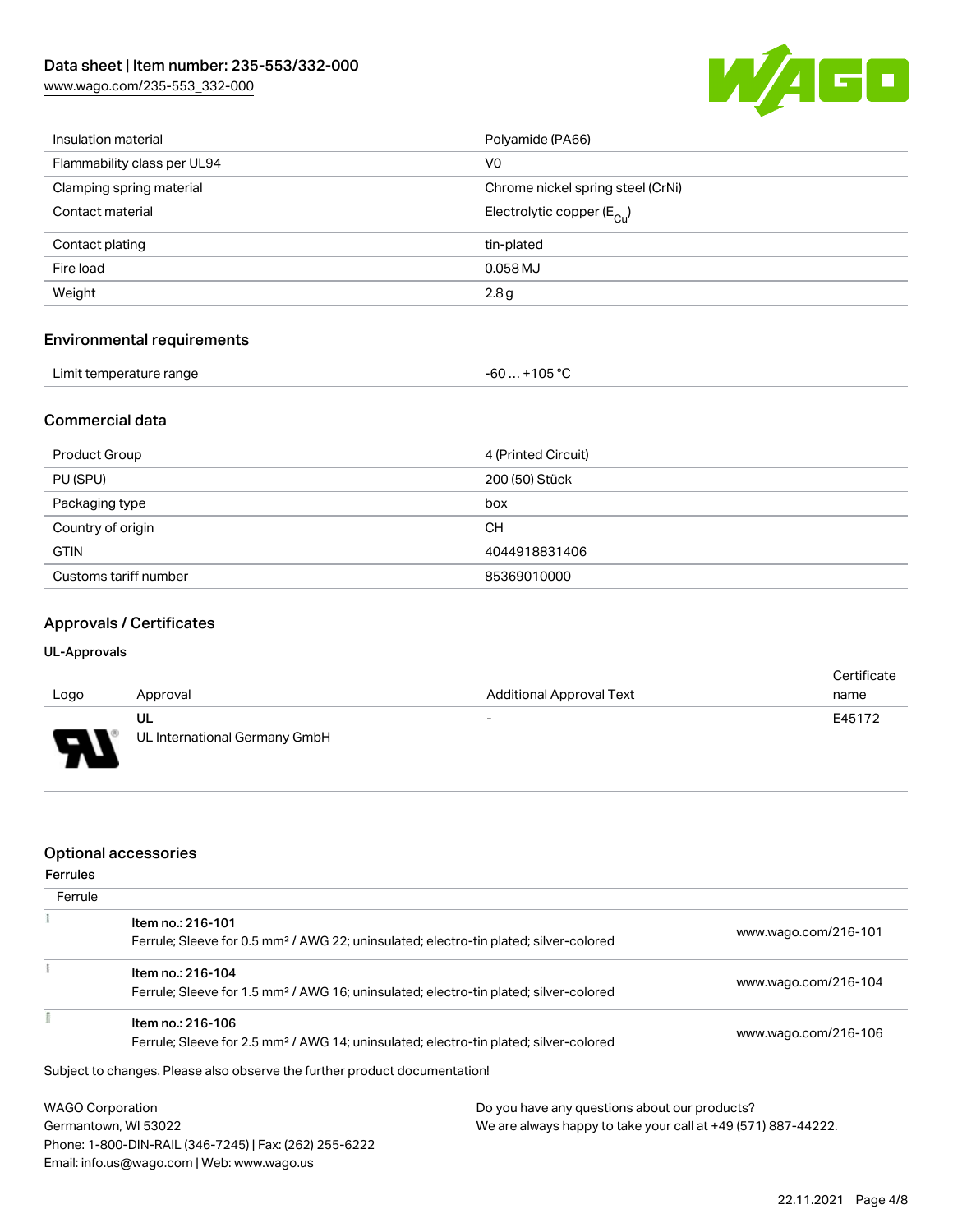# Data sheet | Item number: 235-553/332-000

[www.wago.com/235-553\\_332-000](http://www.wago.com/235-553_332-000)



|   | Item no.: 216-107<br>Ferrule; Sleeve for 4 mm <sup>2</sup> / AWG 12; uninsulated; electro-tin plated                                                                               | www.wago.com/216-107 |
|---|------------------------------------------------------------------------------------------------------------------------------------------------------------------------------------|----------------------|
| ī | Item no.: 216-108<br>Ferrule; Sleeve for 6 mm <sup>2</sup> / AWG 10; uninsulated; electro-tin plated; silver-colored                                                               | www.wago.com/216-108 |
| Ī | Item no.: 216-109<br>Ferrule; Sleeve for 10 mm <sup>2</sup> / AWG 8; uninsulated; electro-tin plated                                                                               | www.wago.com/216-109 |
|   | Item no.: 216-102<br>Ferrule; Sleeve for 0.75 mm <sup>2</sup> / AWG 20; uninsulated; electro-tin plated; silver-colored                                                            | www.wago.com/216-102 |
|   | Item no.: 216-103<br>Ferrule; Sleeve for 1 mm <sup>2</sup> / AWG 18; uninsulated; electro-tin plated                                                                               | www.wago.com/216-103 |
| Л | Item no.: 216-110<br>Ferrule; Sleeve for 16 mm <sup>2</sup> / AWG 6; uninsulated; electro-tin plated; metallic brown                                                               | www.wago.com/216-110 |
|   | Item no.: 216-123<br>Ferrule; Sleeve for 1 mm <sup>2</sup> / AWG 18; uninsulated; electro-tin plated; silver-colored                                                               | www.wago.com/216-123 |
|   | Item no.: 216-122<br>Ferrule; Sleeve for 0.75 mm <sup>2</sup> / AWG 20; uninsulated; electro-tin plated; silver-colored                                                            | www.wago.com/216-122 |
|   | Item no.: 216-124<br>Ferrule; Sleeve for 1.5 mm <sup>2</sup> / AWG 16; uninsulated; electro-tin plated                                                                             | www.wago.com/216-124 |
|   | Item no.: 216-142<br>Ferrule; Sleeve for 0.75 mm <sup>2</sup> / 18 AWG; uninsulated; electro-tin plated; electrolytic copper; gastight<br>crimped; acc. to DIN 46228, Part 1/08.92 | www.wago.com/216-142 |
|   | Item no.: 216-132<br>Ferrule; Sleeve for 0.34 mm <sup>2</sup> / AWG 24; uninsulated; electro-tin plated                                                                            | www.wago.com/216-132 |
|   | Item no.: 216-121<br>Ferrule; Sleeve for 0.5 mm <sup>2</sup> / AWG 22; uninsulated; electro-tin plated; silver-colored                                                             | www.wago.com/216-121 |
|   | Item no.: 216-143<br>Ferrule; Sleeve for 1 mm <sup>2</sup> / AWG 18; uninsulated; electro-tin plated; electrolytic copper; gastight<br>crimped; acc. to DIN 46228, Part 1/08.92    | www.wago.com/216-143 |
|   | Item no.: 216-131<br>Ferrule; Sleeve for 0.25 mm <sup>2</sup> / AWG 24; uninsulated; electro-tin plated; silver-colored                                                            | www.wago.com/216-131 |
|   | Item no.: 216-141<br>Ferrule; Sleeve for 0.5 mm <sup>2</sup> / 20 AWG; uninsulated; electro-tin plated; electrolytic copper; gastight<br>crimped; acc. to DIN 46228, Part 1/08.92  | www.wago.com/216-141 |
|   | Item no.: 216-152<br>Ferrule; Sleeve for 0.34 mm <sup>2</sup> / AWG 24; uninsulated; electro-tin plated                                                                            | www.wago.com/216-152 |
|   | Item no.: 216-203<br>Ferrule; Sleeve for 1 mm <sup>2</sup> / AWG 18; insulated; electro-tin plated; red                                                                            | www.wago.com/216-203 |
|   | Item no.: 216-206                                                                                                                                                                  | www.wago.com/216-206 |

WAGO Corporation Germantown, WI 53022 Phone: 1-800-DIN-RAIL (346-7245) | Fax: (262) 255-6222 Email: info.us@wago.com | Web: www.wago.us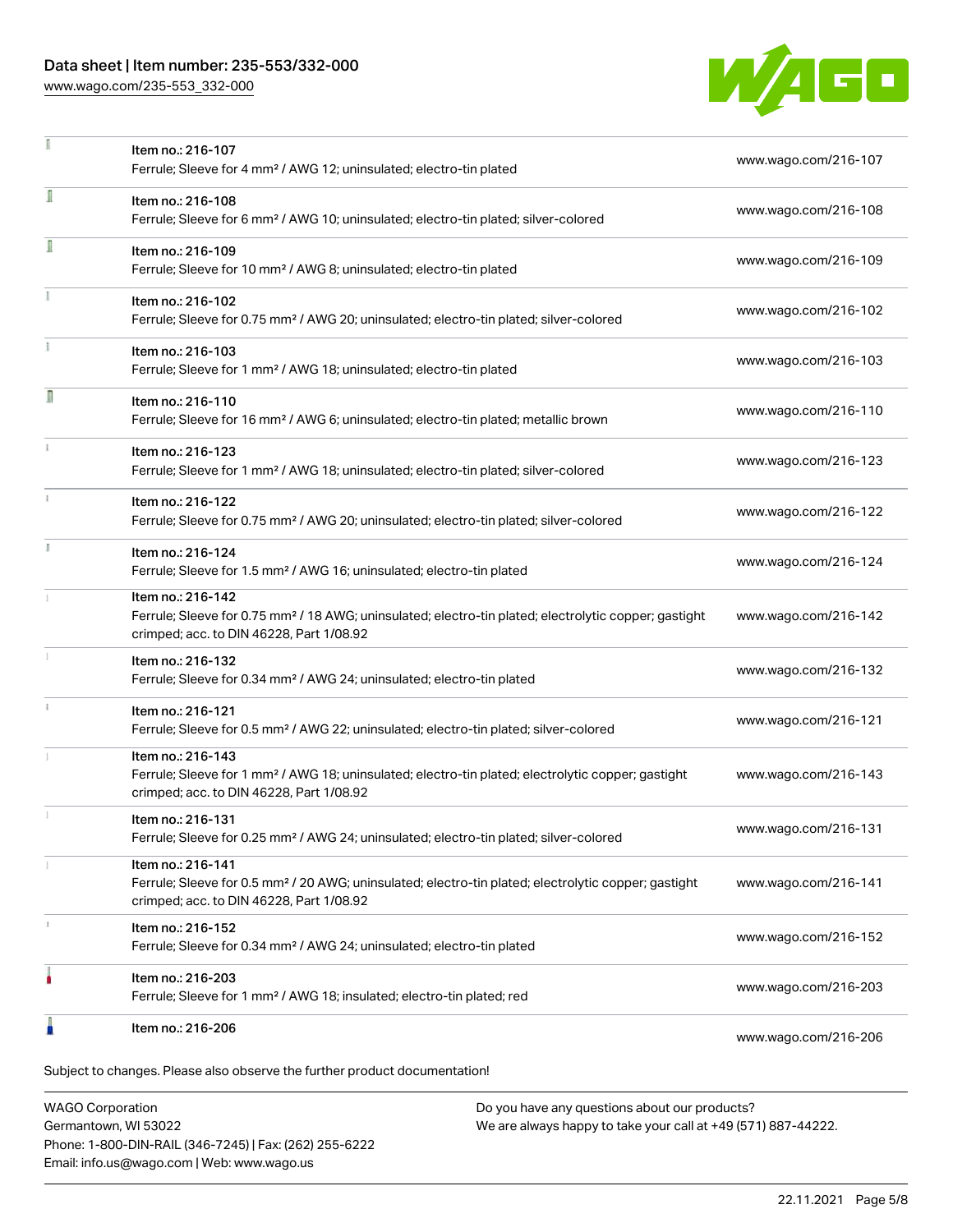[www.wago.com/235-553\\_332-000](http://www.wago.com/235-553_332-000)



|                         | Ferrule; Sleeve for 2.5 mm <sup>2</sup> / AWG 14; insulated; electro-tin plated; blue                                                                                                                      |                      |
|-------------------------|------------------------------------------------------------------------------------------------------------------------------------------------------------------------------------------------------------|----------------------|
|                         | Item no.: 216-207<br>Ferrule; Sleeve for 4 mm <sup>2</sup> / AWG 12; insulated; electro-tin plated; gray                                                                                                   | www.wago.com/216-207 |
|                         | Item no.: 216-202<br>Ferrule; Sleeve for 0.75 mm <sup>2</sup> / 18 AWG; insulated; electro-tin plated; gray                                                                                                | www.wago.com/216-202 |
|                         | Item no.: 216-151<br>Ferrule; Sleeve for 0.25 mm <sup>2</sup> / AWG 24; uninsulated; electro-tin plated                                                                                                    | www.wago.com/216-151 |
| 1                       | Item no.: 216-204<br>Ferrule; Sleeve for 1.5 mm <sup>2</sup> / AWG 16; insulated; electro-tin plated; black                                                                                                | www.wago.com/216-204 |
|                         | Item no.: 216-209<br>Ferrule; Sleeve for 10 mm <sup>2</sup> / AWG 8; insulated; electro-tin plated; red                                                                                                    | www.wago.com/216-209 |
|                         | Item no.: 216-205<br>Ferrule; Sleeve for 2.08 mm <sup>2</sup> / AWG 14; insulated; electro-tin plated; yellow                                                                                              | www.wago.com/216-205 |
|                         | Item no.: 216-144<br>Ferrule; Sleeve for 1.5 mm <sup>2</sup> / AWG 16; uninsulated; electro-tin plated; electrolytic copper; gastight<br>crimped; acc. to DIN 46228, Part 1/08.92; silver-colored          | www.wago.com/216-144 |
|                         | Item no.: 216-208<br>Ferrule; Sleeve for 6 mm <sup>2</sup> / AWG 10; insulated; electro-tin plated; electrolytic copper; gastight crimped; www.wago.com/216-208<br>acc. to DIN 46228, Part 4/09.90; yellow |                      |
|                         | Item no.: 216-201<br>Ferrule; Sleeve for 0.5 mm <sup>2</sup> / 20 AWG; insulated; electro-tin plated; white                                                                                                | www.wago.com/216-201 |
|                         | Item no.: 216-223<br>Ferrule; Sleeve for 1 mm <sup>2</sup> / AWG 18; insulated; electro-tin plated; red                                                                                                    | www.wago.com/216-223 |
|                         | Item no.: 216-210<br>Ferrule; Sleeve for 16 mm <sup>2</sup> / AWG 6; insulated; electro-tin plated; electrolytic copper; gastight crimped; www.wago.com/216-210<br>acc. to DIN 46228, Part 4/09.90; blue   |                      |
|                         | Item no.: 216-241<br>Ferrule; Sleeve for 0.5 mm <sup>2</sup> / 20 AWG; insulated; electro-tin plated; electrolytic copper; gastight<br>crimped; acc. to DIN 46228, Part 4/09.90; white                     | www.wago.com/216-241 |
|                         | Item no.: 216-242<br>Ferrule; Sleeve for 0.75 mm <sup>2</sup> / 18 AWG; insulated; electro-tin plated; electrolytic copper; gastight<br>crimped; acc. to DIN 46228, Part 4/09.90; gray                     | www.wago.com/216-242 |
|                         | Item no.: 216-222<br>Ferrule; Sleeve for 0.75 mm <sup>2</sup> / 18 AWG; insulated; electro-tin plated; gray                                                                                                | www.wago.com/216-222 |
|                         | Item no.: 216-221<br>Ferrule; Sleeve for 0.5 mm <sup>2</sup> / 20 AWG; insulated; electro-tin plated; white                                                                                                | www.wago.com/216-221 |
| 1                       | Item no.: 216-224<br>Ferrule; Sleeve for 1.5 mm <sup>2</sup> / AWG 16; insulated; electro-tin plated; black                                                                                                | www.wago.com/216-224 |
|                         | Item no.: 216-243<br>Ferrule; Sleeve for 1 mm <sup>2</sup> / AWG 18; insulated; electro-tin plated; electrolytic copper; gastight crimped; www.wago.com/216-243<br>acc. to DIN 46228, Part 4/09.90; red    |                      |
|                         | Subject to changes. Please also observe the further product documentation!                                                                                                                                 |                      |
| <b>WAGO Corporation</b> | Do you have any questions about our products?                                                                                                                                                              |                      |

Germantown, WI 53022 Phone: 1-800-DIN-RAIL (346-7245) | Fax: (262) 255-6222 Email: info.us@wago.com | Web: www.wago.us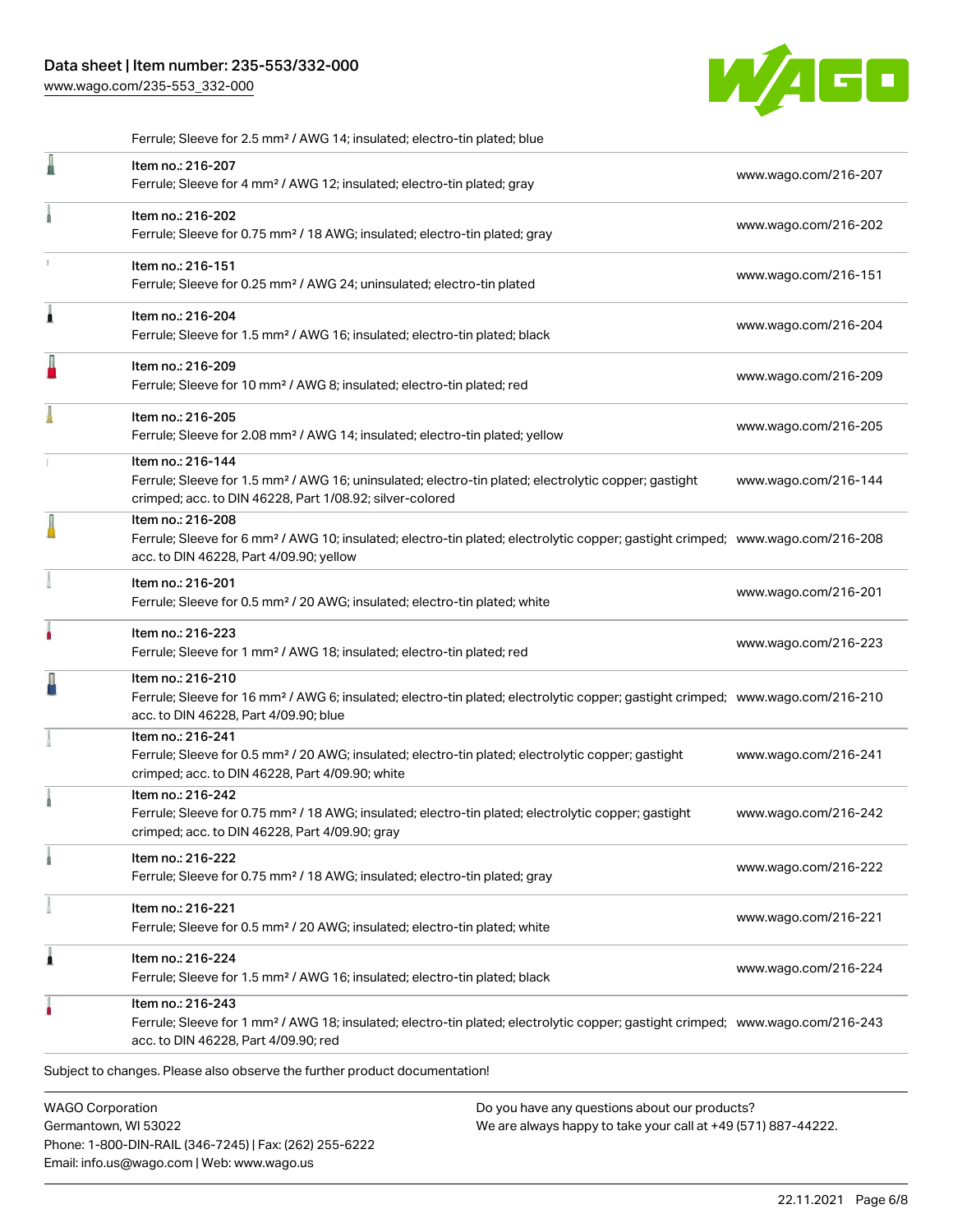# Data sheet | Item number: 235-553/332-000

[www.wago.com/235-553\\_332-000](http://www.wago.com/235-553_332-000)



| 1 | Item no.: 216-244<br>Ferrule; Sleeve for 1.5 mm <sup>2</sup> / AWG 16; insulated; electro-tin plated; electrolytic copper; gastight<br>crimped; acc. to DIN 46228, Part 4/09.90; black                     | www.wago.com/216-244 |
|---|------------------------------------------------------------------------------------------------------------------------------------------------------------------------------------------------------------|----------------------|
|   | Item no.: 216-263<br>Ferrule; Sleeve for 1 mm <sup>2</sup> / AWG 18; insulated; electro-tin plated; electrolytic copper; gastight crimped; www.wago.com/216-263<br>acc. to DIN 46228, Part 4/09.90; red    |                      |
| I | Item no.: 216-246<br>Ferrule; Sleeve for 2.5 mm <sup>2</sup> / AWG 14; insulated; electro-tin plated; electrolytic copper; gastight<br>crimped; acc. to DIN 46228, Part 4/09.90; blue                      | www.wago.com/216-246 |
| I | Item no.: 216-266<br>Ferrule; Sleeve for 2.5 mm <sup>2</sup> / AWG 14; insulated; electro-tin plated; electrolytic copper; gastight<br>crimped; acc. to DIN 46228, Part 4/09.90; blue                      | www.wago.com/216-266 |
| Â | Item no.: 216-264<br>Ferrule; Sleeve for 1.5 mm <sup>2</sup> / AWG 16; insulated; electro-tin plated; electrolytic copper; gastight<br>crimped; acc. to DIN 46228, Part 4/09.90; black                     | www.wago.com/216-264 |
| Â | Item no.: 216-284<br>Ferrule; Sleeve for 1.5 mm <sup>2</sup> / AWG 16; insulated; electro-tin plated; electrolytic copper; gastight<br>crimped; acc. to DIN 46228, Part 4/09.90; black                     | www.wago.com/216-284 |
| A | Item no.: 216-286<br>Ferrule; Sleeve for 2.5 mm <sup>2</sup> / AWG 14; insulated; electro-tin plated; electrolytic copper; gastight<br>crimped; acc. to DIN 46228, Part 4/09.90; blue                      | www.wago.com/216-286 |
| ä | Item no.: 216-287<br>Ferrule; Sleeve for 4 mm <sup>2</sup> / AWG 12; insulated; electro-tin plated; electrolytic copper; gastight crimped; www.wago.com/216-287<br>acc. to DIN 46228, Part 4/09.90; gray   |                      |
|   | Item no.: 216-262<br>Ferrule; Sleeve for 0.75 mm <sup>2</sup> / 18 AWG; insulated; electro-tin plated; electrolytic copper; gastight<br>crimped; acc. to DIN 46228, Part 4/09.90; gray                     | www.wago.com/216-262 |
|   | Item no.: 216-288<br>Ferrule; Sleeve for 6 mm <sup>2</sup> / AWG 10; insulated; electro-tin plated; electrolytic copper; gastight crimped; www.wago.com/216-288<br>acc. to DIN 46228, Part 4/09.90; yellow |                      |
|   | Item no.: 216-289<br>Ferrule; Sleeve for 10 mm <sup>2</sup> / AWG 8; insulated; electro-tin plated; electrolytic copper; gastight crimped; www.wago.com/216-289<br>acc. to DIN 46228, Part 4/09.90; red    |                      |
|   | Item no.: 216-301<br>Ferrule; Sleeve for 0.25 mm <sup>2</sup> / AWG 24; insulated; electro-tin plated; yellow                                                                                              | www.wago.com/216-301 |
|   | Item no.: 216-321<br>Ferrule; Sleeve for 0.25 mm <sup>2</sup> / AWG 24; insulated; electro-tin plated; yellow                                                                                              | www.wago.com/216-321 |
| ۸ | Item no.: 216-322<br>Ferrule; Sleeve for 0.34 mm <sup>2</sup> / 22 AWG; insulated; electro-tin plated; green                                                                                               | www.wago.com/216-322 |
| ä | Item no.: 216-267<br>Ferrule; Sleeve for 4 mm <sup>2</sup> / AWG 12; insulated; electro-tin plated; electrolytic copper; gastight crimped; www.wago.com/216-267<br>acc. to DIN 46228, Part 4/09.90; gray   |                      |
|   | Item no.: 216-302<br>Ferrule; Sleeve for 0.34 mm <sup>2</sup> / 22 AWG; insulated; electro-tin plated; light turquoise                                                                                     | www.wago.com/216-302 |

Subject to changes. Please also observe the further product documentation!

| WAGO Corporation                                       | Do you have any questions about our products?                 |
|--------------------------------------------------------|---------------------------------------------------------------|
| Germantown, WI 53022                                   | We are always happy to take your call at +49 (571) 887-44222. |
| Phone: 1-800-DIN-RAIL (346-7245)   Fax: (262) 255-6222 |                                                               |
| Email: info.us@wago.com   Web: www.wago.us             |                                                               |